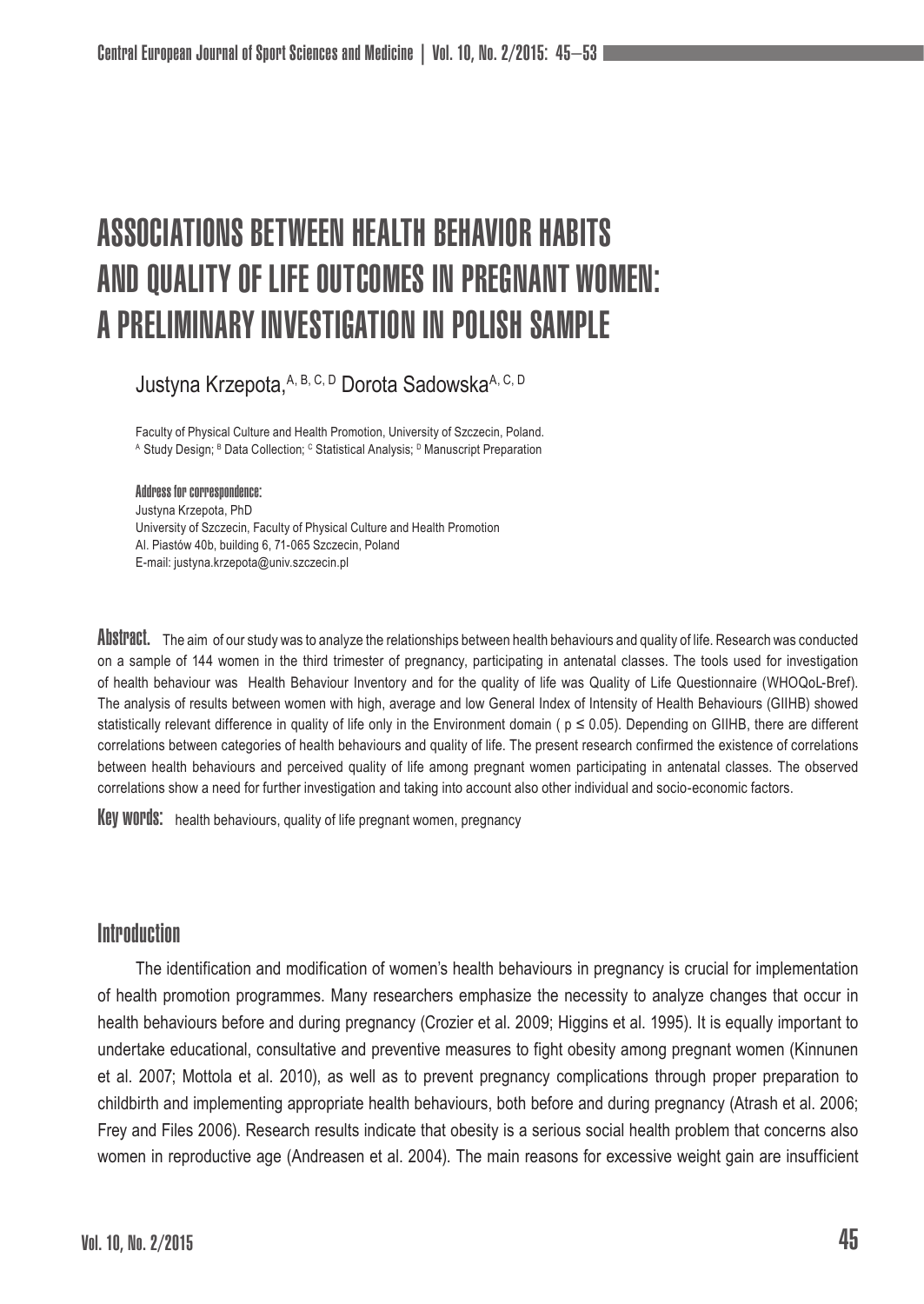knowledge concerning healthy eating habits, lack of awareness of possible complications and lack of professional guidance (Stengel et al. 2012). In order to counteract unhealthy behaviours, it is of special importance to spread and promote knowledge concerning health behaviours among women in reproductive age, and to provide specific recommendations (Hood et al. 2007; Johnson et al. 2006; Moos et al. 2008). It turns out that pregnancy can be a good point in life for promotion of healthy eating and physical activity, and it can help preventing overweight and obesity in later life (Phelan 2010). Research also indicates that undertaking health behaviours during pregnancy has a positive influence on the health of the infant (weeks of gestation, birth weight, and five-minute Apgar scores) .

In recent years there has been an increased interest in research aimed at identifying the factors that determine health behaviours in pregnant women (Larrañaga et al. 2013; Murakami et al. 2009). The results show that women with higher socioeconomic status declare fewer pregnancy complications, better control over weight gain and having more prenatal appointments than women with lower socioeconomic status (Larrañaga et al. 2013). In another paper, authors claim that although family income and profession are not directly correlated with beneficial dietary intake, the level of education plays an important role in modifying dietary behaviours in pregnant women (Murakami et al. 2009).

Research also indicates that among women with low income, the main source of information concerning health behaviours is family and friends, which implies a need to not only educate pregnant women, but also their closest environment (Lewallen 2004). The necessity of improving nutrition and health of pregnant women, as well as the need to promote health protection practices is confirmed by other authors (Perumal et al. 2013) even among women in high-income developing countries (Alkaabi et al. 2014).

As for health behaviours in pregnancy, adhering to doctor's prescriptions is of paramount importance, as it assumes the willingness to maintain health and reduce the risk of disease. Doctors generally advise pregnant women on behaviours concerning physical activity, diet, vitamin intake, smoking habits and giving up stimulants (Crozier et al. 2009; Higgins et al. 1995; Smedley et al. 2014). Health behaviours often find reflection in pregnant women's perceived quality of life. At times the perceived quality of life can even influence the course of pregnancy in significant ways, as can be seen in case of pregnancy complications, where a fear for one's own and for child's health is noticeable (Mirmohammadaliei et al. 2007). Additional risk factor lowering the quality of life in pregnancy and strongly connected with mental health, is depression (Nicholson et al. 2006).

Despite extensive research and analysis of pregnancy risk factors and health threatening behaviours, according to the authors' knowledge, so far there has been no research assessing the general intensity of health behaviours, which divides health behaviours into categories and investigates their relationship with the quality of life in pregnant women.

Therefore, the aim of our study was to assess General Index of Intensity of Health Behaviours and to analyze the relationships between health behaviours such as: Proper Nutritional Habits, Preventive Behaviours, Positive Thinking, Health Practices, and Overall Quality of Life, General Health among pregnant women, as well as the quality of life in four domains: Physical Health, Psychological Health, Social Relationships, and Environment.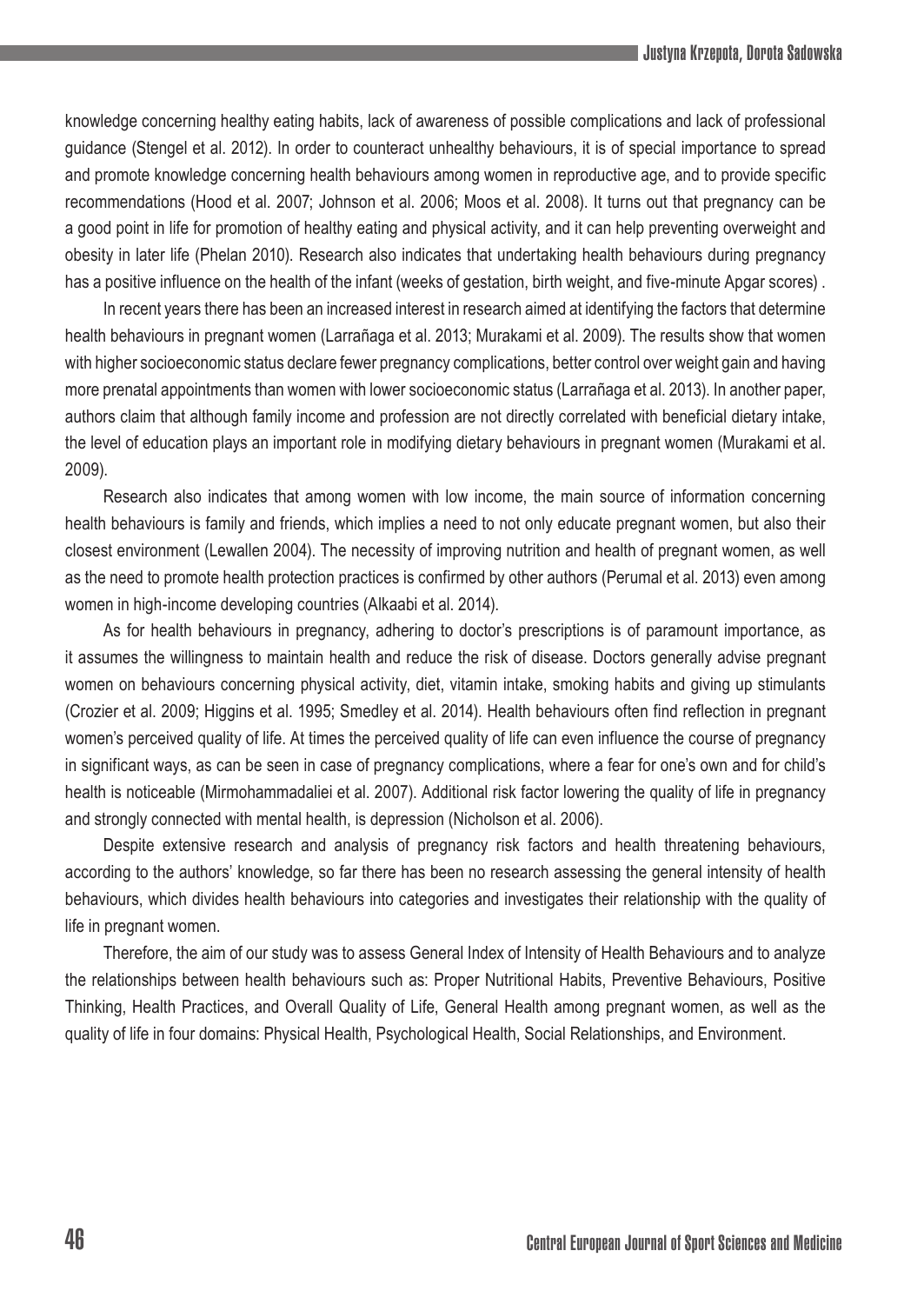# **Methods**

## **Participants**

Research was conducted on a sample of 144 women in the third trimester of pregnancy, participating in antenatal classes. The mean age respondents were 29.1 years old  $(SD = 3.4)$ . With higher education there was 88.2%, with secondary education – 11.1% and only 0.7% with primary education.

The majority of the participants (83.3%) were married, 15.3% single and 1.4% of the women were divorced. The research plan was approved by the local Bioethics Committee.

### **Procedures**

The methodological basis for investigation of health behaviour was Juczyński's Health Behaviour Inventory (Juczyński 2001) and the tool used for assessing the quality of life was a Polish version (Wołowicka and Jaracz, 2001) of the abridged World Health Organization Quality of Life Questionnaire (WHOQoL-Bref).

**Measurement of health behaviour: Health Behaviour Inventory.** General Index of Intensity of Health Behaviours (GIIHB) was calculated by adding the results for all the 24 statements included in the Health Behaviour Inventory. The obtained GIIHB oscillated between 24–120 points. The results were then converted to standard units, and interpreted in terms of the sten score system (Juczyński 2001). According to the guidelines presented by the author of the questionnaire, the respondents were divided into 3 groups: with a high GIIHB 7–10 stens, average GIIHB 5–6 stens, and low GIIHB 1–4 stens. Four categories of health behaviours were analysed separately: Proper Nutritional Habits, Preventive Behaviours, Positive Thinking and Health Practices.

According to Juczyński (Juczyński 2001): Proper Nutritional Habits category takes into consideration mainly the type of foods consumed (e.g. wholegrain bread, vegetables or fruit). Preventive Behaviours include adhering to medical recommendations and obtaining information concerning health and sickness. Health Practices pertain to daily habits connected with sleep, recreation and physical activity. Positive Thinking means avoiding strong emotions, stress, tension and depressing situations.

They were calculated as a mean value of the results in the analysed category (ranging from 1.0–5.0), following the adopted diagnostic key. The higher the result, the healthier the habits.

**Measurement of the quality of life: The Polish version of the WHOQoL-Bref questionnaire.** The tool used for assessing the quality of life was a Polish version of the abridged World Health Organization Quality of Life Questionnaire (WHOQoL-Bref) (Wołowicka and Jaracz 2001). The WHOQoL-Bref questionnaire consists of 26 questions. The first two questions were analysed separately. They pertained to the general self-perception of the respondents' Overall Quality of Life and General Health. The remaining 24 questions assessed four aspects of the quality of life in four domains (Physical Health – 7 questions, Psychological Health – 6 questions, Social Relationships – 3 questions, and Environment – 8 questions). The respondents were asked to mark their answers using a five level rating scale (from 1 to 5 points). The quality of life in respective domains was expressed as a mean value, calculated according to the key and guidelines.

## Statistical analysis

The results were analysed statistically with the aid of Statistica 10.0. The distributions of variables were examined using the Saphiro-Wilk test. The relevance of differences between means was assessed with the aid of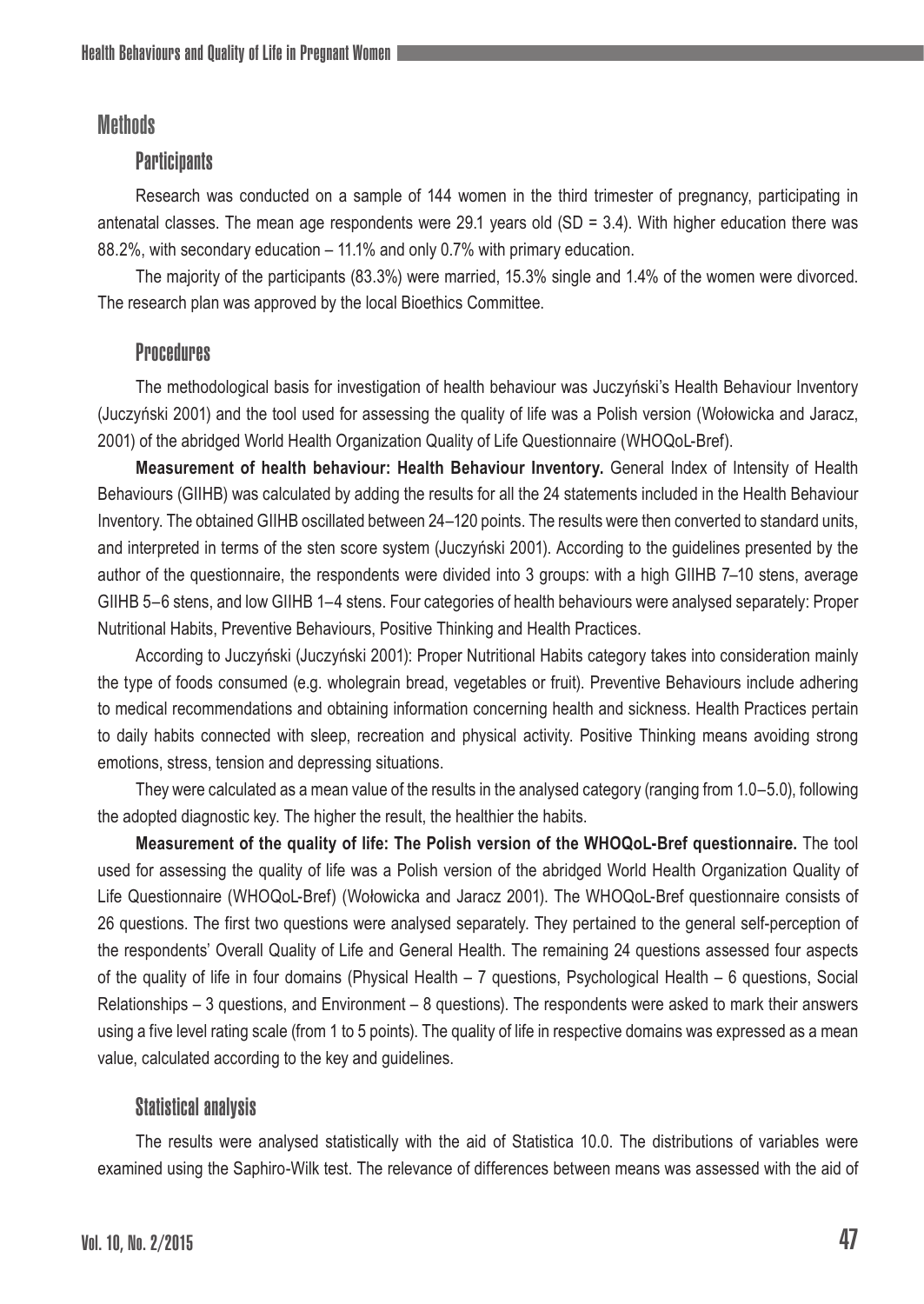Kruskal-Wallis H-Test. Relationships between the variables were analysed using Spearman's rank correlation test and a correlation coefficient was calculated for each pair of variables. The level of statistical significance of  $p \leq 0.05$ was accepted.

# **Results**

The analysis of General Index of Intensity of Health Behaviours (GIIHB) questionnaire shows that 47.5% of women are characterized by high GIIHB, 38.9% exhibit an average level, while 13.2% turned out to have a low **GIIHB.** 

The analysis of mean results between women with high, average and low GIIHB obtained with the use of WHOQoL-Bref did not show any statistically relevant differences for Overall Quality of Life, General Health, Physical Health domain, Psychological Health domain, and Social Relationships domain. The only statistically relevant difference was observed in the Environment domain (K-W H (2, 144) = 8.20;  $p \le 0.05$ ). The comparison of multiple averages revealed a statistically relevant difference between women with high and low GIIHB.

The correlations between Health Behaviour Inventory results and results of the WHOQoL-Bref Questionnaire conducted among the respondents are presented in Table 1.

|                                  | WHOQoL-Bref                |                   |                    |                        |                         |             |  |  |  |
|----------------------------------|----------------------------|-------------------|--------------------|------------------------|-------------------------|-------------|--|--|--|
|                                  |                            |                   | WHOQoL-Bref domain |                        |                         |             |  |  |  |
| Health Behaviour Inventory       | Overall Quality<br>of Life | Health<br>General | Physical Health    | Psychologica<br>Health | Relationships<br>Social | Environment |  |  |  |
| Positive Thinking                | 0.136                      | 0.132             | $0.227*$           | $0.398*$               | $0.401*$                | $0.370*$    |  |  |  |
| <b>Proper Nutritional Habits</b> | 0.072                      | 0.141             | 0.063              | 0.144                  | $0.240*$                | $0.229*$    |  |  |  |
| <b>Health Practices</b>          | $-0.006$                   | $-0.025$          | $-0.003$           | 0.099                  | 0.087                   | $0.177*$    |  |  |  |
| <b>Preventive Behaviours</b>     | 0.134                      | 0.102             | 0.117              | $0.225*$               | 0.152                   | $0.328*$    |  |  |  |

Table 1. Correlations between Health Behaviour Inventory and WHOQoL-Bref for pregnant women

 $* n ≤ 0.05$ 

What is interesting in this set of data (see Table 1) is that there is a positive correlation between Positive Thinking category and all the four WHOQoL-Bref domains ( $p \le 0.05$ ). We can also see that the results for Proper Nutritional Habits category are positively correlated with the quality of life in Social Relationships domain and Environment domain (p ≤ 0.05). For Health Practices a positive correlation can be observed only in the Environment domain ( $p \le 0.05$ ), whereas Preventive Behaviours show statistically relevant correlations with Psychological domain and Environment domain ( $p \le 0.05$ ).

In order to interpret in detail the relationships between answers given by women with high, average or low GIIHB and quality of life, separate analyses were conducted for each group (see Table 2).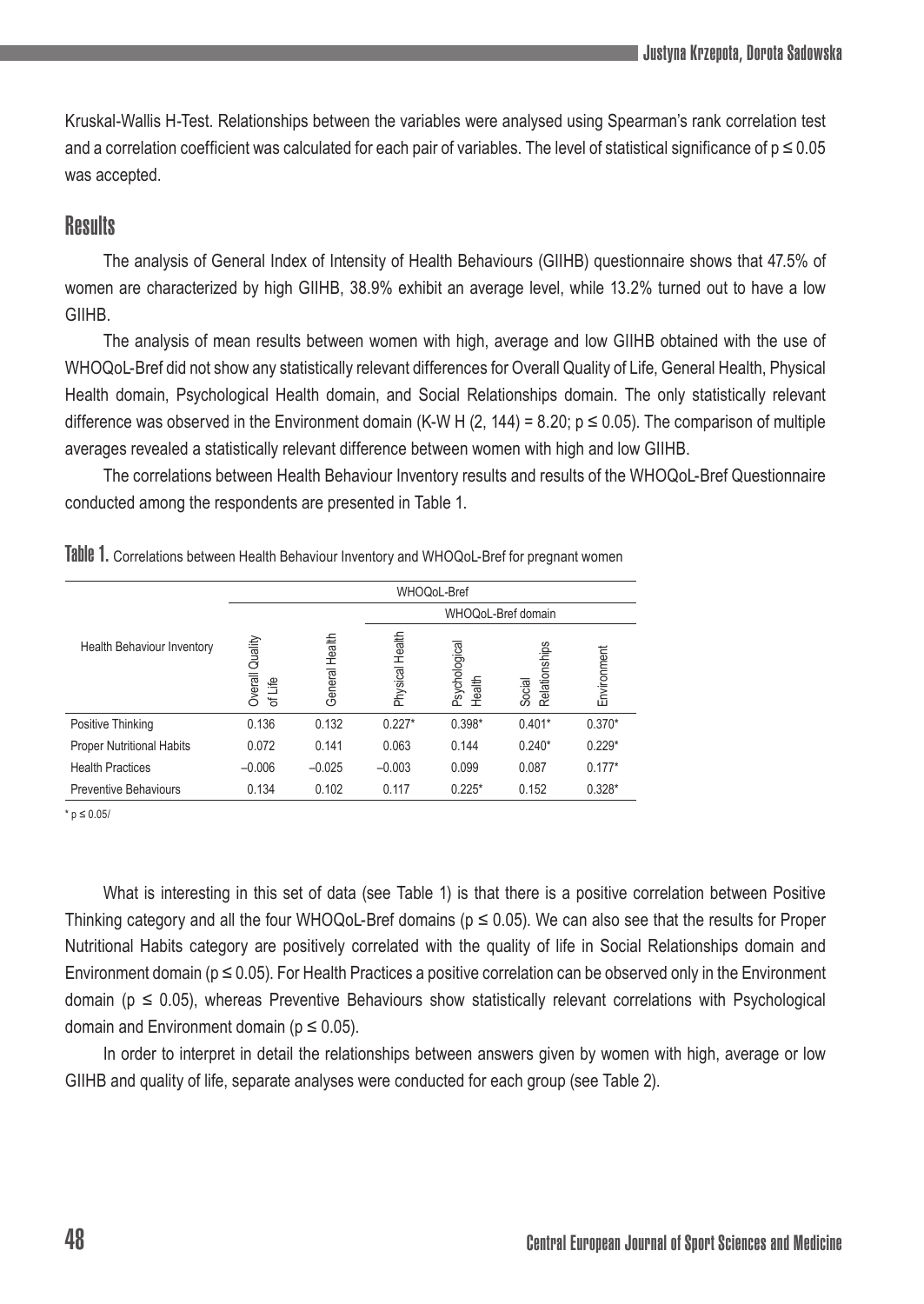Table 2. Correlations between Health Behaviour Inventory and WHOQoL-Bref for pregnant women with high, average and low General Index of Intensity of Health Behaviours

|                                                         | WHOQoL-Bref                |                |                 |                         |                         |             |  |  |
|---------------------------------------------------------|----------------------------|----------------|-----------------|-------------------------|-------------------------|-------------|--|--|
|                                                         |                            |                |                 |                         |                         |             |  |  |
| Health Behaviour Inventory                              | Overall Quality<br>of Life | General Health | Physical Health | Psychological<br>Health | Relationships<br>Social | Environment |  |  |
| High General Index of Intensity of Health Behaviours    |                            |                |                 |                         |                         |             |  |  |
| Positive Thinking                                       | 0.136                      | $0.273*$       | $0.313*$        | $0.553*$                | $0.511*$                | $0.312*$    |  |  |
| <b>Proper Nutritional Habits</b>                        | $0.247*$                   | $0.304*$       | $0.258*$        | $0.276*$                | $0.387*$                | $0.316*$    |  |  |
| <b>Health Practices</b>                                 | $-0.080$                   | 0.059          | 0.077           | 0.127                   | 0.151                   | $0.287*$    |  |  |
| <b>Preventive Behaviours</b>                            | 0.027                      | $0.278*$       | 0.200           | 0.219                   | $0.244*$                | $0.274*$    |  |  |
| Average General Index of Intensity of Health Behaviours |                            |                |                 |                         |                         |             |  |  |
| Positive Thinking                                       | 0.168                      | 0.083          | 0.256           | 0.197                   | $0.392*$                | $0.303*$    |  |  |
| <b>Proper Nutritional Habits</b>                        | $-0.091$                   | $-0.048$       | $-0.144$        | $-0.082$                | 0.087                   | $-0.144$    |  |  |
| <b>Health Practices</b>                                 | 0.083                      | $-0.164$       | $-0.093$        | $-0.028$                | $-0.136$                | $0.289*$    |  |  |
| <b>Preventive Behaviours</b>                            | $0.293*$                   | 0.139          | 0.157           | 0.116                   | $-0.007$                | $0.305*$    |  |  |
| Low General Index of Intensity of Health Behaviours     |                            |                |                 |                         |                         |             |  |  |
| Positive Thinking                                       | 0.216                      | 0.147          | 0.353           | 0.330                   | 0.405                   | 0.090       |  |  |
| <b>Proper Nutritional Habits</b>                        | 0.004                      | 0.065          | $-0.188$        | $-0.051$                | $-0.237$                | $-0.083$    |  |  |
| <b>Health Practices</b>                                 | 0.007                      | 0.026          | 0.047           | $-0.078$                | 0.204                   | 0.096       |  |  |
| <b>Preventive Behaviours</b>                            | $-0.001$                   | $-0.257$       | $-0.293$        | $-0.208$                | $-0.357$                | $-0.103$    |  |  |

\* p ≤ 0.05.

Statistically significant differences can only be found among women with high and average GIIHB. In a group of women with high GIIHB, the results in Positive Thinking category were significantly correlated with WHOQoL-Bref General Health ( $p \le 0.05$ ) and with all the four quality of life domains ( $p \le 0.05$ ). Among women with average GIIHB, in turn, Positive Thinking was correlated with quality of life in two domains: Social Relationships and Environment (p ≤ 0.05). As far as Proper Nutritional Habits are concerned, statistically relevant correlations were present only in the group of women with high GIIHB, where such relationships were found in all the investigated WHOQoL-Bref categories  $(p \le 0.05)$ .

Both in the group of women with high and average GIIHB, the declared Health Practices were positively correlated with the results obtained in the Environment domain of the quality of life assessment ( $p \le 0.05$ ). As for Preventive Behaviours, statistically relevant correlation was found in a group of women with high GIIHB between General Health and quality of life in two domains: Social Relationships and Environment ( $p \le 0.05$ ). Apart from that, in a group of women with average GIIHB, a statistically significant correlation was found between Preventive Behaviours and both Overall Quality of Life ( $p \le 0.05$ ) and quality of life in the Environment domain ( $p \le 0.05$ ).

## **Discussion**

Many authors deal with the problem of health behaviours and quality of life in women during pregnancy, analyzing it from different perspectives. Nevertheless, as far as we know, none of these investigations is comparable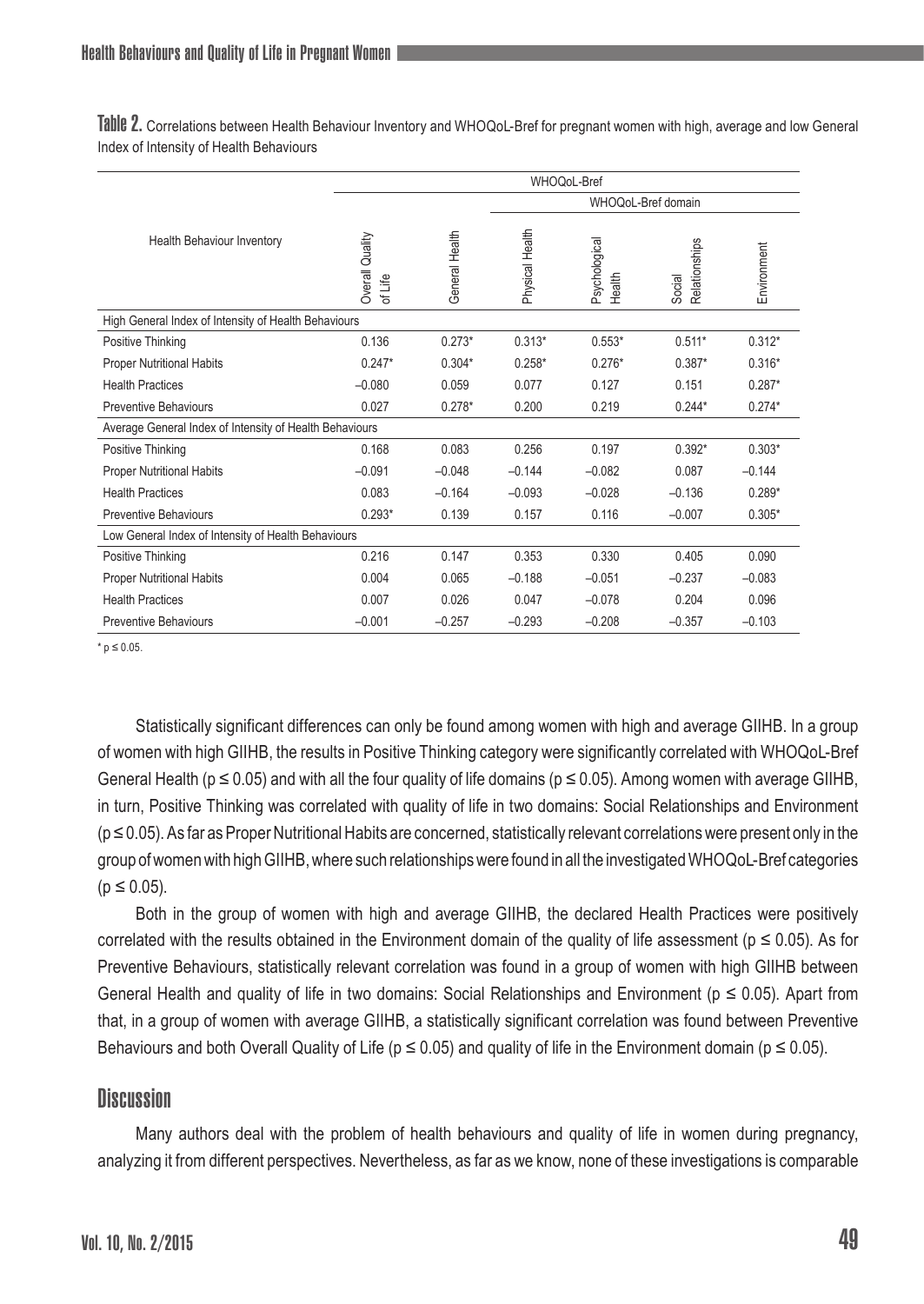with the present paper, since it is the first study conducted among women in perinatal period to investigate the relationship between health behaviours, defined by the Health Behaviour Inventory and quality of life, measured with the use of WHOQoL-Bref.

We found correlations between health behaviours and perceived quality of life among women participating in antenatal classes. Women who declared engaging in behaviours beneficial for health, assessed their quality of life higher. This is confirmed by another research, which indicates that individuals who undertake positive health behaviors tend to report higher quality of life (Woodruff and Conway 1992). Many authors (Lau and Yin 2011; Li et al. 2012; Olsson and Nilsson-Wikmar 2004) provide important information concerning various factors and mechanisms that influence the quality of life in pregnant women. Nevertheless, there are differing opinions as to how and to what extent does the quality of life change in pregnancy and perinatal period (Emmanuel and Sun 2014; Forger et al. 2005).

A change of health behaviours in perinatal period seems to be a crucial point that motivates women to maintain the changes in the postnatal period and throughout life (Phelan 2010). Therefore, it is encouraging to note that in present investigation, almost half of the respondents exhibited a high GIIHB. The observed high percentage of women with a high General Index of Intensity of Health Behaviours can be explained by a relatively high level of knowledge and awareness in the context of behaviours related to mother's and child's health. However, it is hard to determine whether the high percentage of women with high GIIHB is a result of prenatal education or high level of education presented by the respondents. Moreover, the present research does not clearly indicate whether the health behaviours of participants resulted from a change of habits after getting pregnant (as evidenced by other authors, e.g. Crozier et al. (2009), Higgins et al. (1995)) or were they a continuation of habits from before pregnancy. Literature indicates that physical health and quality of life related to health may be improved by practitioners who undertake preventive measures targeting these behaviors (Borzecki et al. 2005). Present research showed that depending on the obtained General Index of Intensity of Health Behaviours (high, average or low), there are different correlations between the respective categories of health behaviours among pregnant women and their Overall Quality of Life, General Health and the quality of life in four domains: Physical Health, Psychological Health, Social Relationships, and Environment.

We found that women with a high General Index of Intensity of Health Behaviours, who scored well in the following categories: Positive Thinking, Proper Nutritional Habits and Preventive Behaviors, also highly assessed their General Health. On the other hand, there was no such correlation for women with an average and low GIIHB. It was interesting that only in the category of Proper Nutritional Habits, and only among women with a high GIIHB, was there a strong correlation with all the aspects of quality of life assessed with the aid of WHOQoL-Bref questionnaire. Especially important from the perspective of health is earlier research conducted by Liu et al. (2009), in which the authors concluded that nutrition and health education can help women cease some of the unhealthy traditional postpartum practices and reduce the extent of postpartum health problems. It is worth to mention at this point another paper (Bahrami et al. 2013), which shows a long-term effect of prenatal education on the quality of life of women after childbirth. Bahrami et al. (2013) observed that even one year after childbirth, the quality of life in the Environment and Social Relations domains was assessed higher by women participating in antenatal education classes than by women who did not participate in such classes. Therefore, it should be noted that in our research, the quality of life in Environment domain is significantly correlated with health behaviours in women with a high and average GIIHB. Consequently, taking into consideration the premises of the present investigation, it can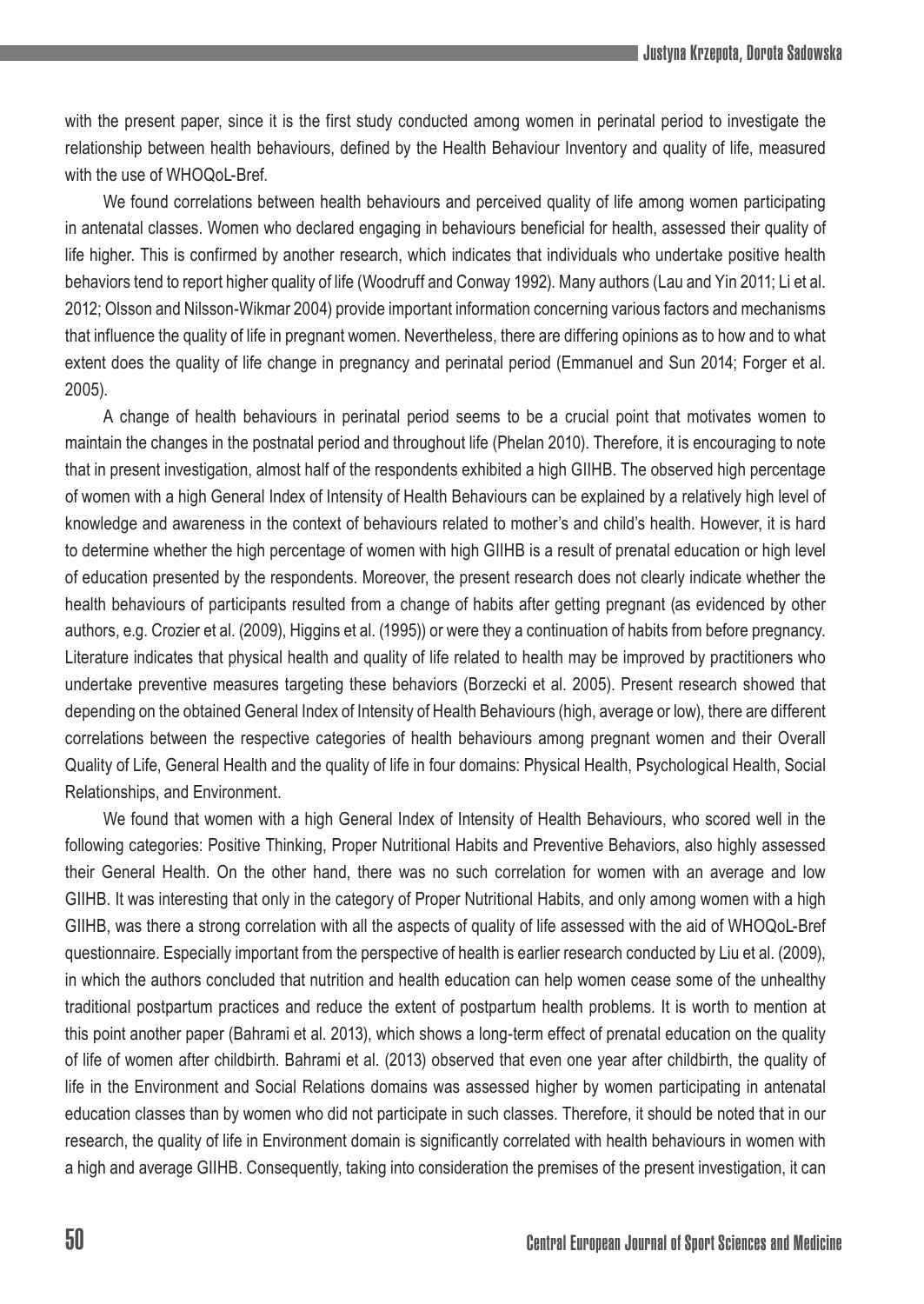be concluded that a higher level of intensity of health behaviours contributes to better functioning of women in the perinatal period, as far as the Environment domain is concerned.

Nevertheless, our research has several shortcomings. Due to a small number of respondents, it can be assumed that the participants did not form a representative group for the whole population of pregnant women participating in antenatal classes. Moreover, the analysis of correlations concentrated solely on the variables included in the applied questionnaires and did not take into consideration other socioeconomic or psychological factors, which might influence the quality of life. The gathered data show only the correlations between the analysed variables in the investigated group, and do not allow to draw conclusions as to cause-effect relations between the given categories. Therefore, the results should be interpreted cautiously.

### Conclusion

The assessment of quality of life in pregnancy is a topic that calls for further investigation. Discrepancies in research results indicating the influence of socioeconomic factors and personality traits (Guszkowska et al. 2014; Hueston and Kasik-Miller 1998), as well as lack of standardised and widely accepted tools for the assessment of quality of life among pregnant women (Mogos et al. 2013; Morrell et al. 2013), make it hard to draw unambiguous conclusions.

Nevertheless, it is worth emphasising that the present research confirmed the existence of correlations between health behaviours and perceived quality of life among pregnant women participating in antenatal classes. The observed correlations show a need for further investigation and taking into account also other individual and socio-economic factors. A more detailed analysis of these correlations may prove instrumental for designing promotional and preventive measures for both women planning pregnancy and women in the perinatal period.

### References

- Alkaabi M.S., Alsenaidi L.K., Mirghani H. Women's knowledge and attitude towards pregnancy in a high–income developing country. J Perinat Med. 2014. DOI: 10.1515/jpm-2013-0296.
- Andreasen K.R., Andersen M.L., Schantz A.L. Obesity and pregnancy. Acta Obstet Gyn Scan. 2004; 83: 1022–1029.
- Atrash H.K., Johnson K., Adams M., Cordero J.F., Howse J. Preconception Care for Improving Perinatal Outcomes:The Time to Act. Matern Child Health J. 2006; 10 (Suppl 1): 3–11.
- Bahrami N., Simbar M., Bahrami S. The Effect of Prenatal Education on Mother's Quality of Life during First Year Postpartum among Iranian Women: A Randomized Controlled Trial. Int J Fertil Steril. 2013; 7 (3): 169–174.
- Borzecki A.M., Lee A., Kalman D., Kazis L.E. Do poor health behaviors affect health–related quality of life and healthcare utilization among veterans? The Veterans Health Study. J Ambul Care Manage. 2005; 28 (2): 141–156.
- Crozier S.R., Robinson S.M., Borland S.E., Godfrey K.M., Cooper C., Inskip H.M.; SWS Study Group. Do women change their health behaviours in pregnancy? Findings from the Southampton Women's Survey. Paediatr Perinat Epidemiol. 2009; 23 (5): 446–453.
- Emmanuel E.N., Sun J. Health related quality of life across the perinatal period among Australian women. J Clin Nurs. 2014; 23 (11–12): 1611–1619.
- Faden V.B., Hanna E., Graubard B.I. The effect of positive and negative health behavior during gestation on pregnancy outcome. J Subst Abuse. 1997; 9: 63–76.
- Forger F., Ostensen M., Schumacher A., Villiger P. Impact of pregnancy on health related quality of life evaluated prospectively in pregnant women with rheumatic diseases by the SF–36 health survey. Ann Rheum Dis. 2005; 64 (10): 1494–1499.
- Frey K.A., Files J.A. Preconception Healthcare: What Women Know and Believe. Matern Child Health J. 2006; 10 (Suppl 1): 73–77.
- Guszkowska M., Langwald M., Zaremba A., Dudziak D. The correlates of mental health of well–educated Polish women in the first pregnancy. J Ment Health. 2014; 23 (6): 328–332.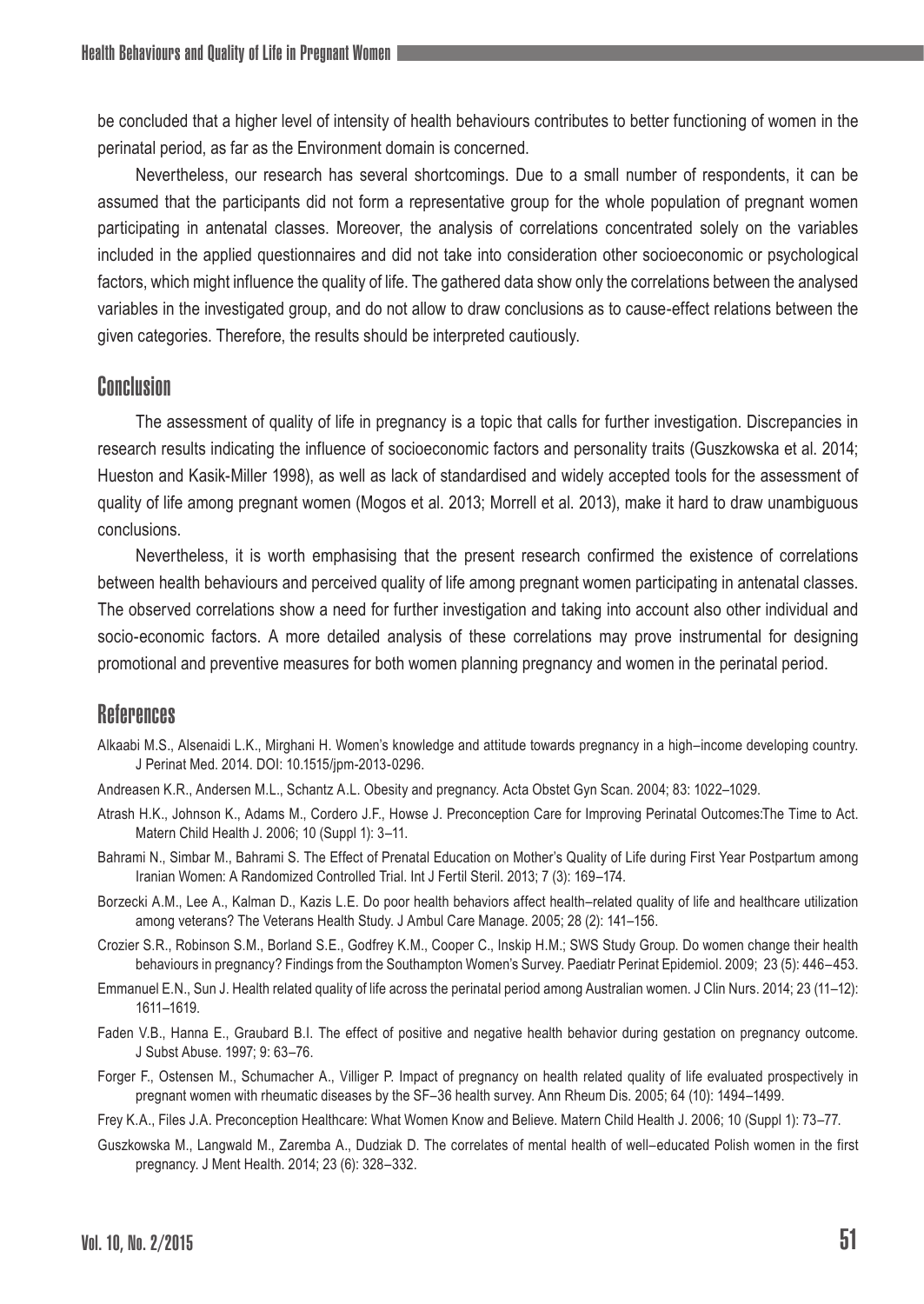- Higgins P.G., Clough D.H., Frank B., Wallerstedt C. Changes in health behaviors made by pregnant substance users. Int J Addict. 1995; 30 (10): 1323–1333.
- Hood J.R., Parker C., Atrash H.K. Recommendations to improve preconception health and health care: strategies for implementation. J Womens Health. 2007; 16 (4): 454–457.

Hueston W.J., Kasik–Miller S. Changes in functional health status during normal pregnancy. J Fam Pract. 1998; 47 (3): 209–212.

- Johnson K., Posner S.F., Biermann J., Cordero J.F., Atrash H.K., Parker C.S., Boulet S., Curtis M.G. CDC/ATSDR Preconception Care Work Group; Select Panel on Preconception Care. Recommendations to improve preconception health and health care–United States. A report of the CDC/ATSDR Preconception Care Work Group and the Select Panel on Preconception Care. MMWR Recomm Rep. 2006; 55 (RR–6): 1–23.
- Juczyński Z Inwentarz Zachowań Zdrowotnych IZZ. In: Narzędzia pomiaru w promocji i psychologii zdrowia. Ed. Z. Juczyński. Pracownia Testów Psychologicznych, Warszawa 2001: 116–122.
- Kinnunen T.I., Pasanen M., Aittasalo M., Fogelholm M., Hilakivi-Clarke L., Weiderpass E., Luoto R. Preventing excessive weight gain during pregnancy – a controlled trial in primary health care. Eur J Clin Nutr. 2007; 61 (7): 884–891.
- Larrañaga I., Santa-Marina L., Begiristain H., Machón M., Vrijheid M., Casas M., Tardón A., Fernández-Somoano A., Llop S., Rodriguez-Bernal C.L., Fernandez M.F. Socio–economic inequalities in health, habits and self-care during pregnancy in Spain. Matern Child Health J. 2013; 17 (7): 1315–1324.
- Lau Y., Yin L. Maternal, obstetric variables, perceived stress and health-related quality of life among pregnant women in Macao, China. Midwifery. 2011; 27 (5): 668–673.
- Lewallen L.P. Healthy behaviors and sources of health information among low-income pregnant women. Public Health Nurs. 2004; 21 (3): 200–206.
- Li J., Mao J., Du Y., Morris J.L., Gong G., Xiong X. Health–related quality of life among pregnant women with and without depression in Hubei, China. Matern Child Health J. 2012; 16 (7): 1355–1363.
- Liu N., Mao L., Sun X., Liu L., Yao P., Chen B. The effect of health and nutrition education intervention on women's postpartum beliefs and practices: a randomized controlled trial. BMC Public Health. 2009; 9: 45. DOI: 10.1186/1471-2458-9-45.
- Mirmohammadaliei M., Khakbazan Z., Kazemnejad A., Abbaszadeh F. Comparison of Quality of Life and Depression among Women with Normal and High Risk Pregnancies. Hayat. 2007; 13 (1): 35–42.
- Mogos M.F., August E.M., Salinas–Miranda A.A., Sultan D.H., Salihu H.M. A Systematic Review of Quality of Life Measures in Pregnant and Postpartum Mothers. Appl Res Qual Life. 2013; 8 (2): 219–250.
- Moos M.K., Dunlop A.L., Jack B.W., Nelson L., Coonrod D.V., Long R., Boggess K., Gardiner P.M. Healthier women, healthier reproductive outcomes: recommendations for the routine care of all women of reproductive age. Am J Obstet Gynecol. 2008; 199 (6 Suppl 2): 280–289.
- Morrell C.J., Cantrell A., Evans K., Carrick–Sen D.M. A review of instruments to measure health–related quality of life and well–being among pregnant women. J Reprod Infant Psyc. 2013; 31 (5): 512–530.
- Mottola M.F., Giroux I., Gratton R., Hammond J.A., Hanley A., Harris S., McManus R., Davenport M.H., Sopper M.M. Nutrition and exercise prevent excess weight gain in overweight pregnant women. Med Sci Sports Exerc. 2010; 42 (2): 265–272.
- Murakami K., Miyake Y., Sasaki S., Tanaka K., Ohya Y., Hirota Y. Osaka Maternal and Child Health Study Group. Education, but not occupation or household income, is positively related to favorable dietary intake patterns in pregnant Japanese women: the Osaka Maternal and Child Health Study. Nutr Res. 2009; 29 (3): 164–172.
- Nicholson W.K., Setse R., Hill–Briggs F., Cooper L.A., Strobino D., Powe N.R. Depressive symptoms and health–related quality of life in early pregnancy. Obstet Gynecol. 2006; 107 (4): 798–806.
- Olsson C., Nilsson–Wikmar L. Health–related quality of life and physical ability among pregnant women with and without back pain in late pregnancy. Acta Obstet Gynecol Scand. 2004; 83 (4): 351–357.
- Perumal N., Cole D.C., Ouédraogo H.Z., Sindi K., Loechl C., Low J., Levin C., Kiria C., Kurji J., Oyunga M. Health and nutrition knowledge, attitudes and practices of pregnant women attending and not–attending ANC clinics in Western Kenya: a cross– sectional analysis. BMC Pregnancy Childbirth. 2013; 13: 146. DOI: 10.1186/1471-2393-13-146.
- Phelan S. Pregnancy: a "teachable moment" for weight control and obesity prevention. Am J Obstet Gynecol. 2010; 202 (2): 135.e1–8.
- Smedley J., Jancey J.M., Dhaliwal S., Zhao Y., Monteiro S.M., Howat P. Women's reported health behaviours before and during pregnancy: A retrospective study. Health Educ J. 2014; 73: (1) 28–40.